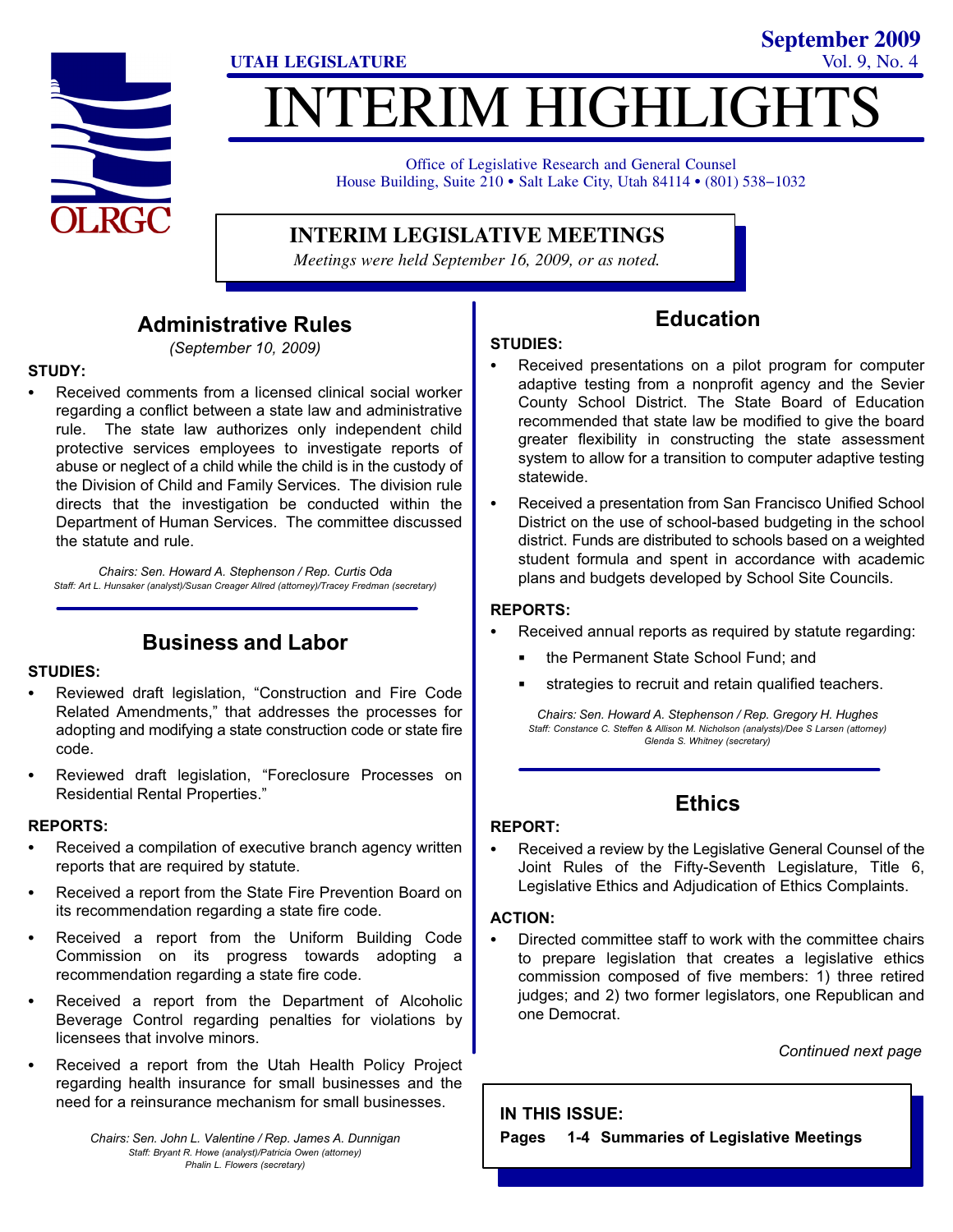The proposed commission would:

- replace the preliminary hearing process currently in Legislative rules; and
- evaluate the merits of any complaint filed against a legislator and make a recommendation to the House or Senate to either dismiss the complaint or hold a public disciplinary hearing.

Chairs: Sen. Sheldon L. Killpack & Rep. John Dougall Co−chairs: Sen. Patricia W. Jones & Rep. Rebecca Chavez−Houck Staff: Michael Christensen (Director)/John L. Fellows (General Counsel)/Eric N. Weeks (Deputy General Counsel)/John Q. Cannon (Managing Policy Analyst)/Chelsea Barrett (secretary)

#### Government Operations and Political Subdivisions

# STUDY:<br>\_\_

 Received a briefing from the Division of Fleet Operations and Surplus Services on state vehicle fleet operations efficiency and on the federal surplus property program.

# REPORTS: -

- Received an annual report from the Governor's Office of Planning and Budget on the Quality Growth Commission which advises the Legislature and the governor on growth management issues.
- Received an update from the Governor's Commission on Strengthening Utah Democracy regarding its activities and recommendations in the areas of campaign finance, lobbying regulations, and elections.

# ACTION: -

• Received a presentation from committee staff regarding "for" and "against" votes for a referendum and directed committee staff to prepare draft legislation to clarify that a vote "for" a referendum on a ballot is a vote to allow the law that is the subject of the referendum to take effect.

Chairs: Sen. Peter C. Knudson / Rep. Craig A. Frank / Rep. Fred R Hunsaker Staff: Benjamin N. Christensen & Joseph T. Wade (analysts)/Christopher R. Parker & Robert H. Rees (attorneys)/Wendy L. Bangerter (secretary)

#### Health and Human Services

# STUDY:

 Considered the impact of substance abuse on individuals and the state budget. Reviewed strategies to curb the misuse and abuse of prescription drugs and received comments from agencies and members of the public.

## ACTION: -

• Approved as a committee bill, "Drug Law Amendments," which would make carisoprodol, marketed under the brand name Soma, a Schedule IV controlled substance under the Utah Controlled Substances Act.

Chairs: Sen. D. Chris Buttars / Rep. Paul Ray Staff: Mark D. Andrews (analyst)/Catherine J. Dupont & Thomas R. Vaughn (attorneys) Joy L. Miller (secretary)

# Health System Reform Task Force

# REPORTS: -

 Received progress reports on the development and implementation of health care reform from the Utah Health Exchange, the Utah Defined Contribution Risk Adjuster Board, HealthInsight, and three of the task force's technical advisory groups.

#### ACTIONS:

- Directed task force staff to begin drafting a health insurance administrative simplification bill for consideration in October.
- Directed task force staff to draft specified amendments to H.B. 331, "Health Reform - Health Insurance Coverage in State Contracts," (2009 General Session).

Chairs: Sen. Sheldon L. Killpack / Rep. David Clark Staff: Mark D. Andrews (analyst)/Catherine J. Dupont (attorney) Chelsea Barrett (secretary)

#### Judiciary, Law Enforcement, and Criminal Justice

# STUDIES:<br>--

- Discussed draft legislation, "Drug Law Amendments."
- - Discussed with a district court judge and a University of Utah professor evidence−based sentencing practices for felony convictions with the goal of reducing recidivism, victimization, days of incarceration, and costs. The committee also discussed the need to increase half−way house effectiveness and drug offender treatment funding.

# REPORTS: -

- Received a performance audit of the conversion of the 137 justice courts to the Court Records Information Systems computer program, which is required by state law to be completed by July 1, 2011.
- Received the following statutorily required reports:
	- the Bureau of Criminal Identification provided information on the amount and use of concealed weapons permit fees during the past year;
	- the Department of Health's Emergency Medical Services Committee reported on its recommendations and priorities; and
	- the Administrative Office of the Courts provided an update on the expedited parent−time enforcement with mediation and the status of the mandatory education course for divorcing parents.

### ACTIONS: -

- Approved as committee bills:
	- -Constables Amendments", and
	- -Parent−time Amendments."

Chairs: Sen. Jon J. Greiner / Rep. Douglas C. Aagard / Rep. Lorie D. Fowlke Staff: Stewart E. Smith & Jerry D. Howe (analysts)/Susan Creager Allred & Esther Chelsea−McCarty(attorneys)/Amanda K. Majers (secretary)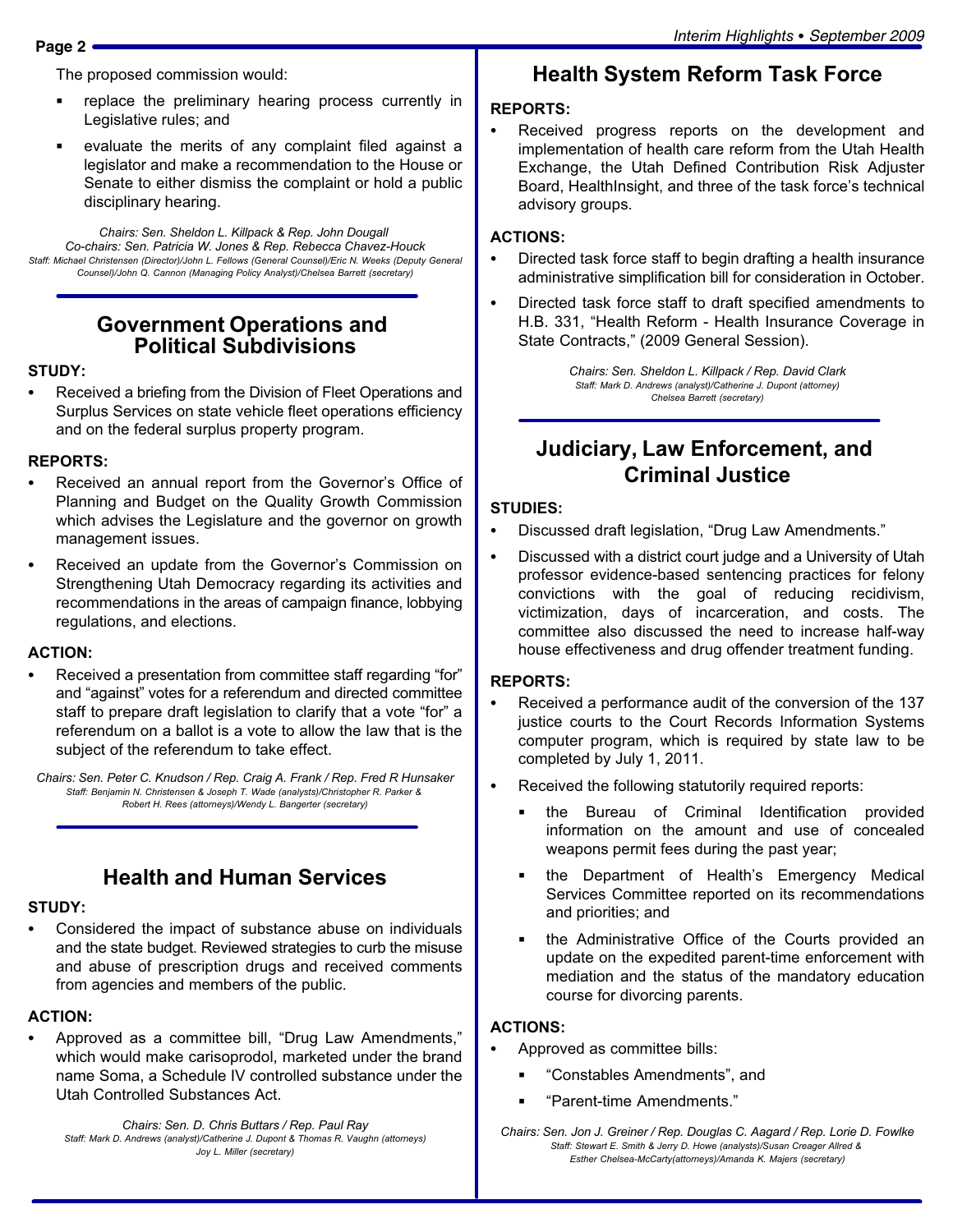#### Natural Resources, Agriculture, and Environment

#### REPORTS:<br>—

- Received reports from:
	- the Division of Wildlife Resources on land acquisition protocol and livestock grazing on lands owned or leased by the division;
	- the Utah State Energy Program on the use of American Recovery and Reinvestment Act Funds; and
	- the Recycling Coalition of Utah on the report and recommendations of the Electronic Scrap Steering Committee.

# ACTIONS: -

- Voted to take the following actions:
	- support a letter dated September 16, 2009 to the executive director of the Department of Natural Resources regarding additions to Section 5.4 of the proposed agreement regarding a division of groundwater resources in the Snake Valley, which is located in Utah and Nevada;
	- oppose the completion of the agreement until the southern Nevada advisory council has been appointed and has had the opportunity to provide input to the negotiating team; and
	- urge the negotiating team to consider the recommendations of the Millard County Commission and consider the effect of the proposed agreement on future economic opportunities.

Chairs: Sen. Dennis E. Stowell / Rep. Roger E. Barrus Staff: J Brian Allred (analyst)/Emily R. Brown (attorney)/Joy L. Miller (secretary)

#### Public Utilities and Technology

#### REPORTS: -

- Received a report from the Valley Emergency Communications Center about the capabilities of the state´s e911 system and the need to develop an enhanced three−dimensional 911 system that will allow more precise location identification within large facilities.
- Received a report from the Department of Technology Services regarding the emergency radio communications challenges of moving to narrow−band radio VHF and 800 MHz communication services as mandated by the Federal Communications Commission.
- Received an audit report from the Legislative Auditor General´s Office on the Department of Technology Services and the consolidation of statewide technology services.
- Received a report from Questar about the development of natural gas vehicle (NGV) fueling infrastructure across the state, including six new fueling stations.

Chairs: Sen. Stephen H. Urquhart / Rep. Michael E. Noel Staff: Richard C. North (analyst)/Victoria Stirling (attorney)/Tracey Fredman (secretary)

#### Retirement and Independent Entities

(September 9, 2009)

#### STUDIES: -

- Received an overview by committee staff of the Utah Retirement Systems (URS), including the benefits, participants, history, contribution rates, and funding.
- Received a briefing from the actuaries regarding the URS, their role as actuaries, financial solvency, and emerging trends in retirement systems.
- Received comments and recommendations from interest groups on potential retirement reform options. The Utah League of Cities Towns (ULCT) recommended the defined benefit system remain, but that contribution rates above current levels should be paid by employees to keep the system actuarially sound. ULCT also recommended that a portion of the contribution made for re−employed retirees should be paid into the retirement fund.

## REPORT:<br>-

 Received a briefing from a representative of the URS on the financial status of the Utah Retirement Funds, including funding levels, investment practices, and future contribution rates.

Chairs: Sen. Daniel R. Liljenquist / Rep. Melvin R. Brown Staff: Benjamin N. Christensen (analyst)/Dee S Larsen & Shannon C. Halverson (attorneys) Glenda S. Whitney (secretary)

#### Revenue and Taxation

#### STUDY:<br>-

 Reviewed property taxes imposed by local entities with non−elected boards and discussed a proposal to change the property tax procedures for certain types of local entities.

#### ACTION: -

 Recommended that the existing insurance premium tax rate reduction for variable life insurance policies be retained.

> Chairs: Sen. Wayne L. Niederhauser / Rep. Todd E. Kiser Staff: Phillip V. Dean & Bryant R. Howe (analysts)/Rebecca L. Rockwell & Angela Oakes Stallings (attorneys)/Phalin L. Flowers (secretary)

#### **Transportation**

## STUDIES: -

- Toured the UDOT Traffic Operations Center to observe how operators at the center can monitor traffic, detect roadway incidents, and take actions necessary to return traffic flow to normal by using traffic and weather sensors and almost 600 cameras.
- Toured and received an update on the 11400 South construction project that will add a new interchange on I−15 and widen 11400 South from State Street to Bangerter Highway.

Chairs: Sen. Kevin T. Van Tassell / Rep. Julie Fisher Staff: Leif G. Elder (analyst)/Shannon C. Halverson (attorney) Tracey Fredman (secretary)